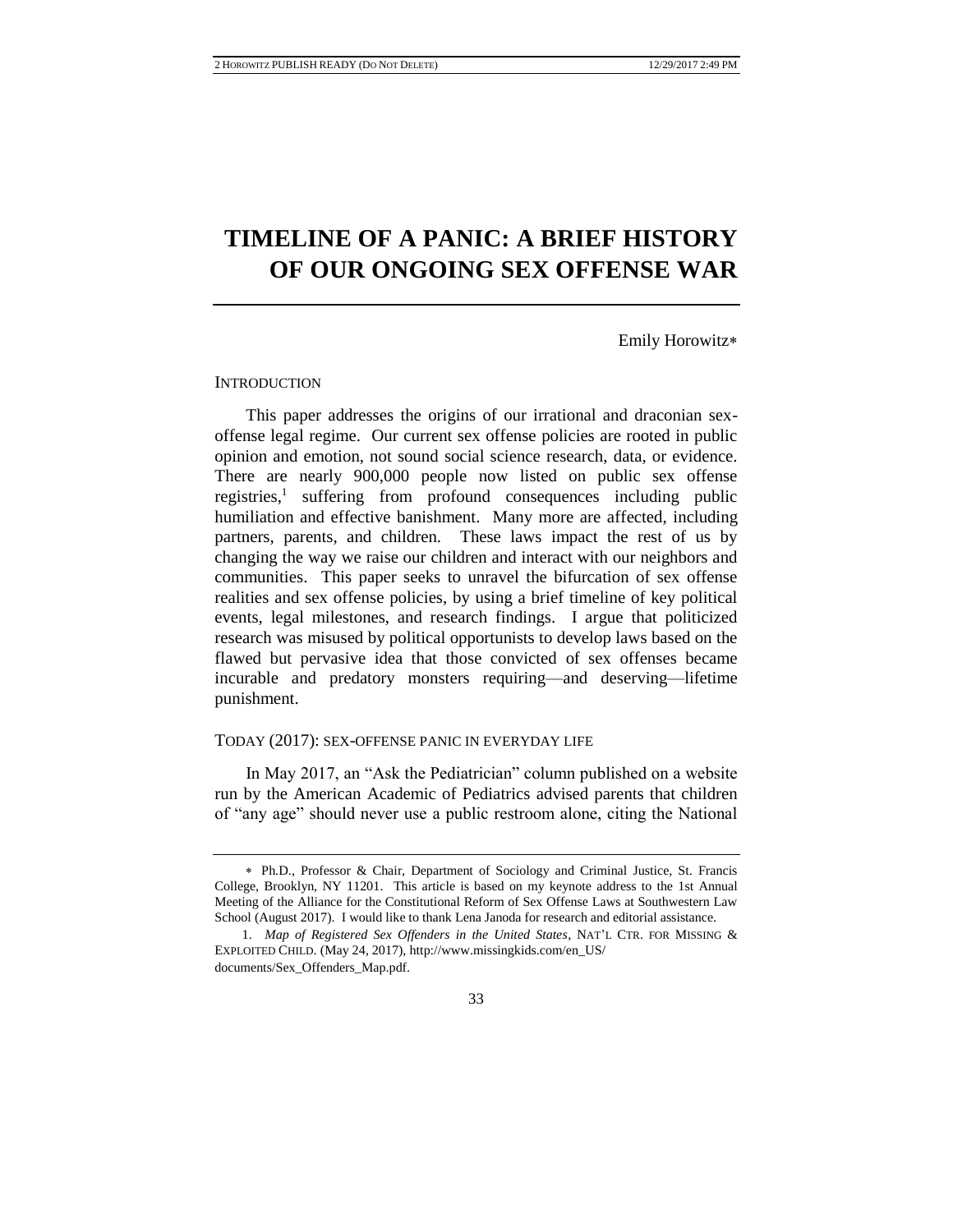Center for Missing and Exploited Children.<sup>2</sup> Lenore Skenazy, a longtime and noted observer of our ongoing panic about sex offenses and child safety, correctly branded this advice as "not just hilarious and ridiculous [but] also insane.<sup>73</sup> She outlines how this is part of the continuous effort to sow fear and teach children that sexual predators are lying in wait around every corner.<sup>4</sup> This despite the fact that sexual abuse by strangers in bathrooms is exceedingly rare and almost all child sexual abuse is perpetrated by non-strangers.<sup>5</sup>

The perception that children are in constant danger of sexual abuse by random adults is widespread.<sup>6</sup> Even Cub Scouts hoping to earn promotion badges have to demonstrate awareness about the dangers of sexual abuse.<sup>7</sup> They must answer a set of questions about prevention, such as "What if you are playing in your yard and your neighbor asks you to help carry groceries into his house? What should you do?"<sup>8</sup> (Correct response: "Check first with a parent or other trusted adult before you change plans, go anywhere, or accept anything from anyone."<sup>9</sup> ). Likewise, they are asked what to do if they are in the bathroom and someone tries to touch their "private parts."<sup>10</sup> (Correct response: "Yell 'STOP THAT' as loudly as you can and run out of the room as quickly as possible. (It's your body and you have the right to say no to anyone who tries to touch you in places covered by your swimming suit or to do things that you think are wrong.)<sup>11</sup>).

In the early part of the 20th century, however, boy scouts were taught skills to help them survive, such as how to sharpen an axe, build a fire, and do good deeds for the sake of others. A handbook from 1911 notes, "A scout is helpful. He must be prepared at any time to save life, help injured persons, and share the home duties. He must do at least one good turn to

<sup>2.</sup> Kathleen Berchelmann, *When Can My Child Use the Public Restroom Alone?*, HEALTHYCHILDREN.ORG,

https://www.healthychildren.org/English/tips-tools/ask-the-pediatrician/Pages/When-can-mychild-use-the-public-restroom-alone.aspx (last updated Apr. 15, 2017).

<sup>3.</sup> Lenore Skenazy, *"Children of Any Age Should Not Go into Public Restrooms Alone*,*"* FREE-RANGE KIDS (June 12, 2017), http://www.freerangekids.com/children-of-any-age-shouldnot-go-into-public-restrooms-alone/.

<sup>4.</sup> *Id.*

<sup>5.</sup> *Id.*

<sup>6.</sup> *See* BOY SCOUTS OF AM., HOW TO PROTECT YOUR CHILDREN FROM CHILD ABUSE 2-3 (2005).

<sup>7.</sup> *See id.*

<sup>8.</sup> *Id.* at 14.

<sup>9.</sup> *Id.*

<sup>10.</sup> *Id.* at 15.

<sup>11.</sup> *Id.* (emphasis omitted).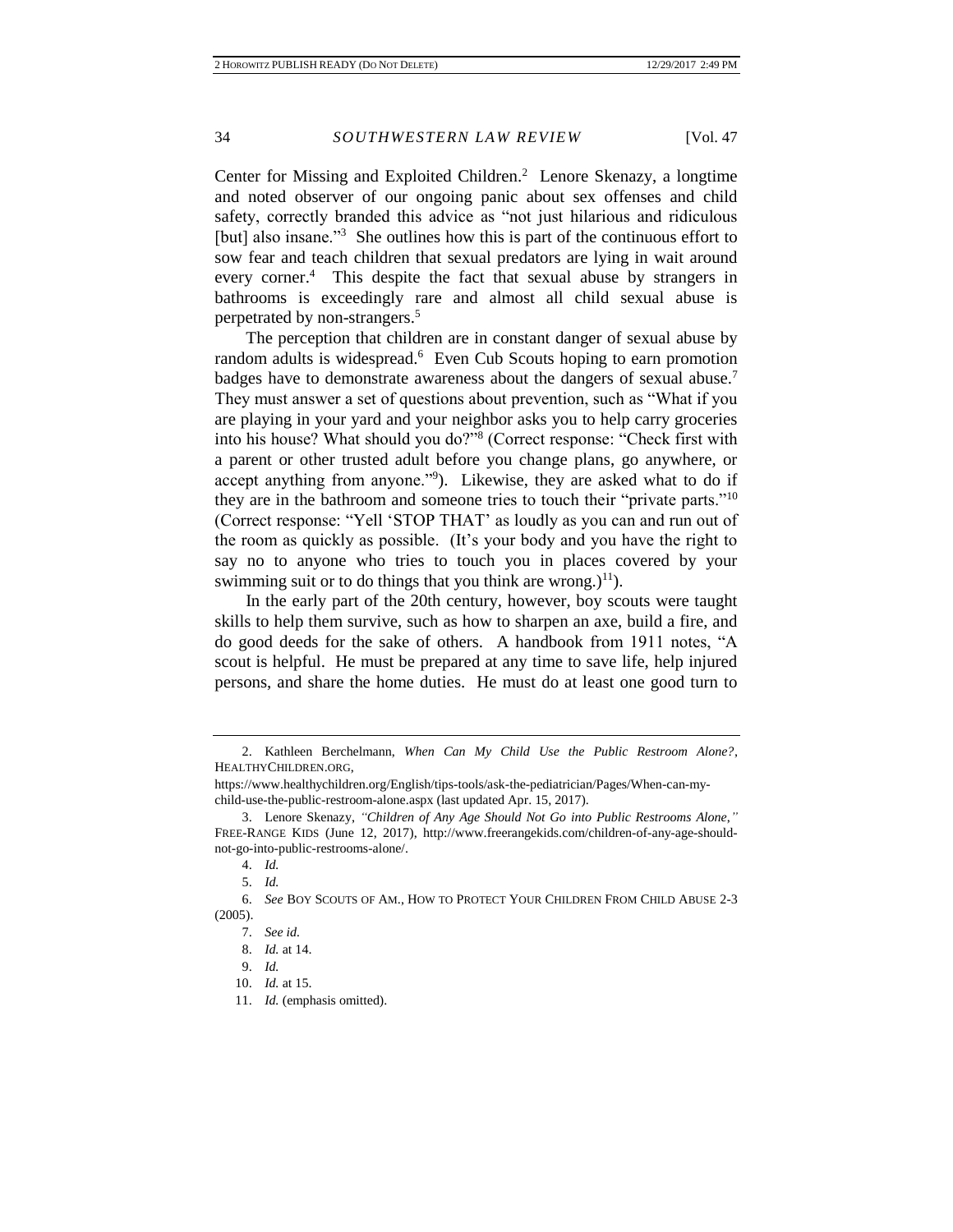somebody every day."<sup>12</sup> Compare this to today, when scouts are taught to report a neighbor asking for help with groceries.<sup>13</sup> The 1911 handbook also notes,

Besides woodcraft one must know something of camp life. One of the chief characteristics of the scout is to be able to live in the open, know how to put up tents, build huts, throw up a lean-to for shelter, or make a dugout in the ground, how to build a fire, how to procure and cook food, how to bind logs together so as to construct bridges and rafts, and how to find his way by night as well as by day in a strange country.<sup>14</sup>

Compare this also to today, where scouts are warned about the dangers of entering public bathrooms—even when attentive parents are waiting outside!<sup>15</sup>

There are numerous examples of parental panic about stranger sexual abuse, which has been an ongoing theme in our culture since the early 1990s.<sup>16</sup> The danger of public bathrooms is only one recent manifestation of this pervasive hysteria, possibly due, in part, to opposition to genderneutral bathrooms for transgendered persons on the grounds that young girls will be victimized by men posing as women.

### J. EDGAR HOOVER (1937) AND THE EARLY POLITICS OF SEX-OFFENSE PANIC

We can look back almost a century to see the origins of this panic. In the 1930s, J. Edgar Hoover stirred up fears about the "sex fiend," characterizing him as a danger to women and children, and a "dangerous, predatory animal."<sup>17</sup> Hoover, as head of the FBI, issued a memo in 1937 warning of the pervasive threat posed by sexual criminals, warning that treating their crimes as "petty" sex offenses was a mistake, and that "their every action was a blazing signpost to a future of torture, rape, mutilation and murder."<sup>18</sup> In his analysis of the "sex-crime panic" due to Hoover, scholar Charles Morris (2002) argues that the FBI director sought to hide his own sexuality during a panic about homosexual men by whipping up fears about them: "a man so dedicated to this scourge of degenerates certainly could not be one."<sup>19</sup>

<sup>12.</sup> BOY SCOUTS OF AM., BOY SCOUTS HANDBOOK 15 (photo. reprint 2016) (1911).

<sup>13.</sup> BOY SCOUTS OF AM. (2005), *supra* note 6, at 14.

<sup>14.</sup> BOY SCOUTS OF AM. (1911), *supra* note 12, at 6.

<sup>15.</sup> BOY SCOUTS OF AM. (2005), *supra* note 6, at 15.

<sup>16.</sup> Skenazy, *supra* note 3.

<sup>17.</sup> Charles E. Morris III, *Pink Herring & The Fourth Persona: J. Edgar Hoover's Sex Crime Panic*, 88 Q. J. SPEECH 228, 237 (2002).

<sup>18.</sup> *Id.*

<sup>19.</sup> *Id*. at 238.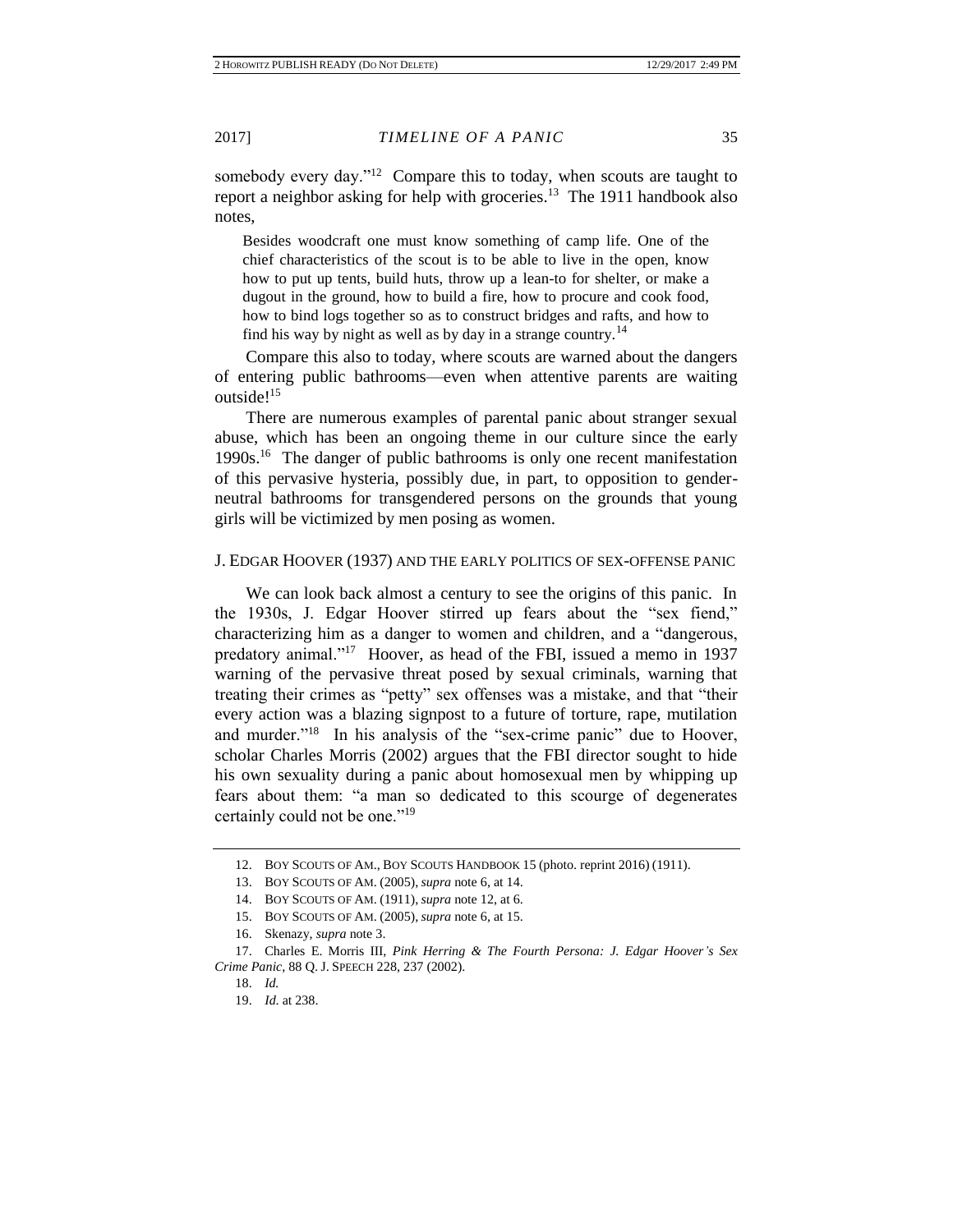While this 1937 treatise by Hoover is the not the sole or primary origin of the sex panic, it does reveal that there has been a longstanding effort made by political and government figures to do two things: first, to claim that efforts to prosecute and punish those convicted of sex offenses is explicitly an effort to protect women and children (Hoover explicitly refers to "little girls," "childhood," and "womanhood" as under attack), and, second, that evildoers of this kind are different from "ordinary" offenders and are destined to reoffend, their crimes invariably growing in seriousness.<sup>20</sup>

Rhetoric today about the sex-offense registry and related laws focuses on the same themes raised by Hoover in 1937: child protection, a pervasive and "predatory" threat, and the idea that those convicted of sex offenses are unlike "ordinary" offenders in terms of recidivism.<sup>21</sup> As of today, though, there was little evidence that extreme punishment was a rational or effective response, or that re-offense was inevitable.

At the same time, sex crime and sexual abuse are problems that have always existed. In the 1930s, even as Hoover was stirring up fears of monstrous and incurable "sex fiends," there was already a tension between political rhetoric and true research. For instance, social scientists began publishing studies that demonstrate that sex offense treatment is effective and that rates of reoccurrence are  $low.^{22}$  A 1939 article by Frosch and Bromberg advocates "individualized treatment" and psychotherapy for offenders; the authors suggest that punishing offenders is not a way of decreasing rates of offense.<sup>23</sup> They quote sexologist Norman Haire (1934) to advance their argument that those who commit sex offenses need help and therapy: "To punish these unfortunate people as criminals would be just as iniquitous as to allow them to give full swing to their morbid tendencies at the expense of their neighbors."<sup>24</sup>

Other studies echo this moderate and reasoned approach. For instance, a 1943 book about boys charged with sex offenses asserts that none of the 256 minors studied ever committed sex offenses as adults.<sup>25</sup> Another study from that year echoed the finding that treatment of juvenile sex offenders is

<sup>20.</sup> *Id.* at 234.

<sup>21.</sup> *Id.* at 237.

<sup>22.</sup> Jack Frosch & Walter Bromberg, *The Sex Offender—A Psychiatric Study*, 9 AM. J. ORTHOPSYCHIATRY 761, 775 (1939).

<sup>23.</sup> *Id.* at 773.

<sup>24.</sup> *Id.* at 775.

<sup>25.</sup> LEWIS J. DOSHAY, THE BOY SEX OFFENDER AND HIS LATER CAREER 172 (Patterson Smith Pub. 1969) (1943).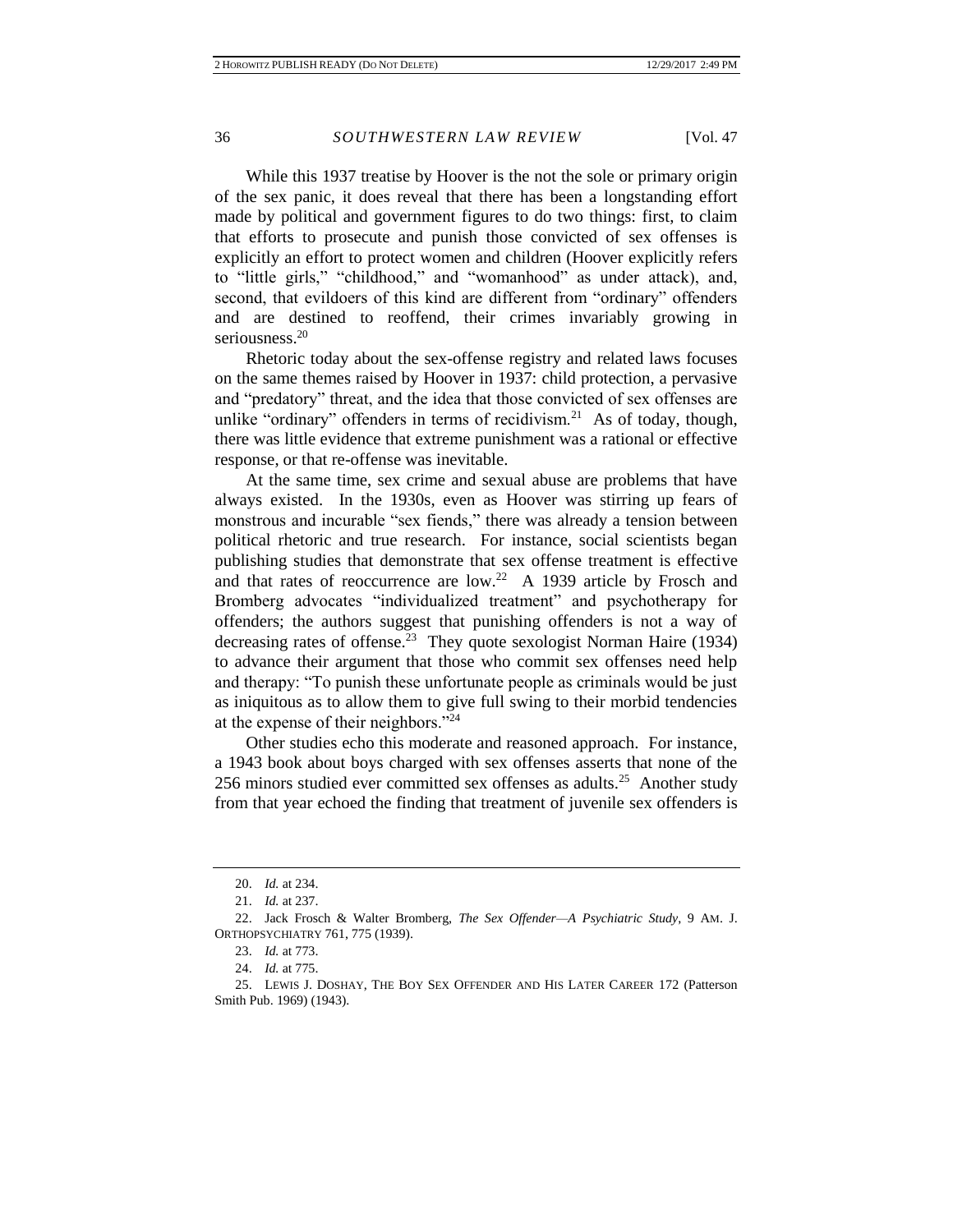particularly successful when treated, with very low recidivism rates.<sup>26</sup> In retrospect, the panic driven by Hoover and others seems quaint, as do the studies advocating for treatment and compassion because today, with the public registry and decades-long sentences, the stakes are far more grave.

### TREATMENT AND COMPASSION FOR SEX OFFENSES IN THE 1950S AND 1960S

Looking back at the research from the 1950s and 1960s, we see a growing interest in psychiatric approaches to sex offense and treatment rooted in compassion and cure. In 1950, the journal *Federal Probation* devoted an entire issue to sex offenses.<sup>27</sup> The introduction notes the aim was partly to promote an "informed and enlightened approach to the preventative and treatment phases of the problem" and emphasizes that the matter requires "rational handling of situations involving deviate sexual behavior."<sup>28</sup> The articles in the issue examine the psychological origins of most sex offenses and why treatment is superior to simply enacting punitive laws.<sup>29</sup> The latter argument is advanced in a piece written by a police officer.<sup>30</sup> A judge notes that those sentenced for sex offenses must have access to psychiatric treatment in a "therapeutic" facility, and maintains that the court can serve as a "balance wheel" to counteract the "near-hysteria" fomented by J. Edgar Hoover and the media, while mitigating overly liberal tendencies of mental health professionals.<sup>31</sup> Another essay by a magistrate also asserts that laws and courts fail when psychiatry is not utilized in the criminal justice process. $32$  An article by a female police captain emphasizes the need to be aware of the harm that is done to both the offender and the victim during court proceedings and in cases covered by the media, and emphasizes the need to seek treatment for both parties.<sup>33</sup> She notes that the handling of victims in the courts creates additional trauma, and expresses sympathy for the accused, observing that even those acquitted of sex crimes suffer humiliation and hostility.<sup>34</sup> A study of offenders at Sing Sing finds prison is not the appropriate setting for this population, and argues that psychiatric help is the only way to treat offenders so that they can return to

<sup>26.</sup> *Id.* at 171.

<sup>27.</sup> Nancy Beatty Gregoire, *This Issue in Brief*, 14 FED. PROB., Sept. 1950, at 1-2.

<sup>28.</sup> *Id.*

<sup>29.</sup> *Id.*

<sup>30.</sup> R.W. Bowling, *The Sex Offender and Law Enforcement*, 14 FED. PROB., Sept. 1950, at 11, 16.

<sup>31.</sup> Jacob M. Braude, *The Sex Offender and the Court*, 14 FED. PROB., Sept. 1950, at 17, 22.

<sup>32.</sup> Claud Mullins, *Psychiatry in the Criminal Courts*, 14 FED. PROB., Sept. 1950, at 37, 40.

<sup>33.</sup> Rhoda J. Milliken, *The Sex Offender's Victim*, 14 FED. PROB., Sept. 1950, at 22, 24-25.

<sup>34.</sup> *Id.* at 25.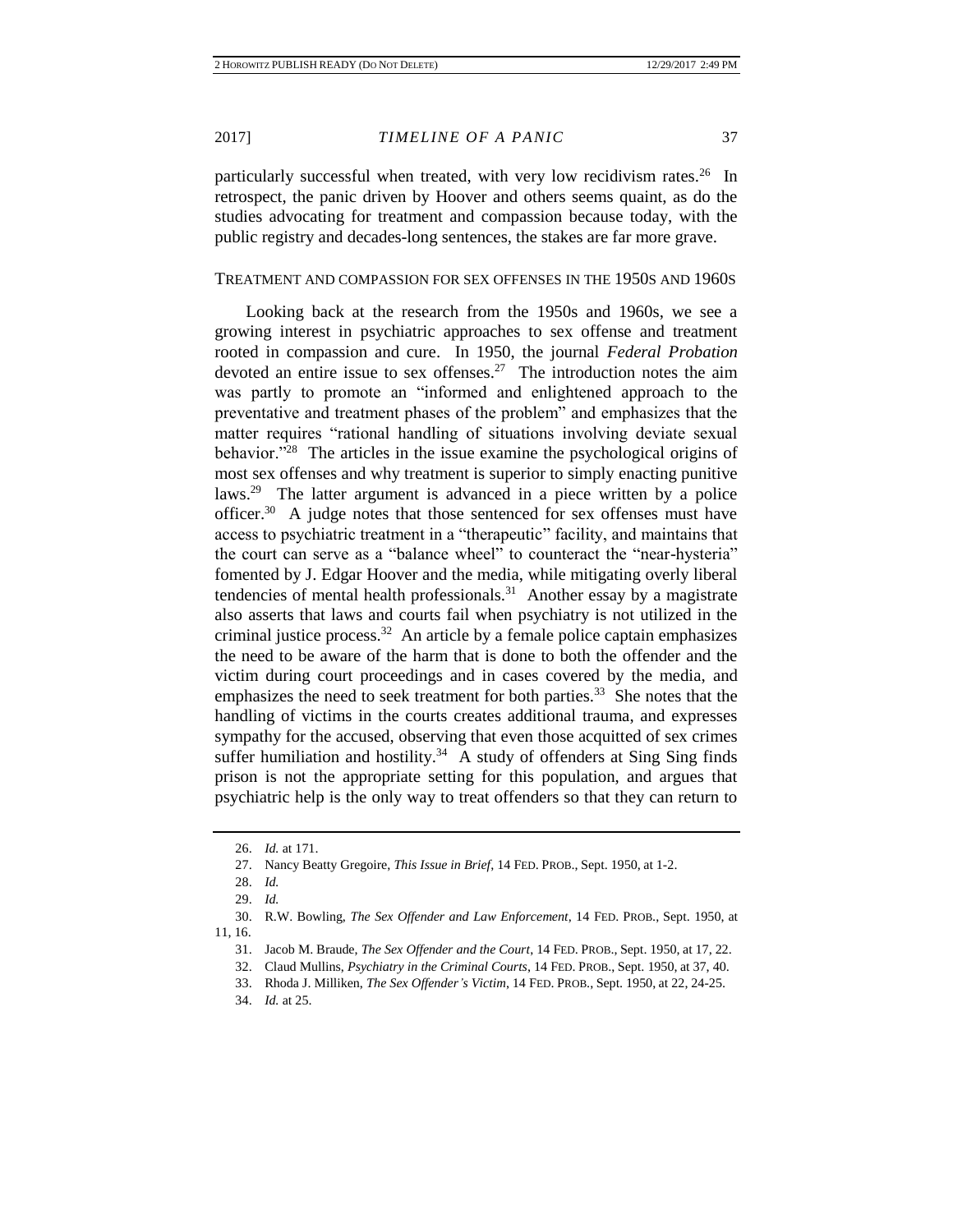communities; the author, Dr. Abrahamnsen, urges the development of a special institute to study and treat sex offenses.<sup>35</sup>

In the 1950s, we thus start to see a growing faith in psychiatry as the answer to sex offenses, a belief common to its practitioners, the courts and the police. For instance, in a 1952 study in a criminology journal, the author focuses on the motivation of those who commit sex crimes, and argues that the sole treatment is psychoanalysis.<sup>36</sup> The writer notes, "[t]he only method for the successful amelioration of this vast social problem, is the psychiatric understanding of the motives behind the sexual offense and the imparting to the offender of this insight in a manner convincing to him."<sup>37</sup> There is an emphasis on compassion for the perpetrator, and the author also notes that the reasons for offenses include a lack of self-esteem and fulfillment.<sup>38</sup> Other studies point to the possibility that offenders themselves have been victimized or harmed, and focus on understanding childhood trauma, which they have possibly experienced and has resulted in their insecurity and immaturity.<sup>39</sup>

Some authors explicitly critique policies such as the "sexual psychopath laws" that place those convicted of sex offenses in mental institutions.<sup>40</sup> Guttmacher and Weihofen (1952) observe that draconian laws "neglect preventive work and concentrate efforts on putting people into institutions only *after* they have become seriously abnormal and perhaps incurable, and usually only after they have demonstrated their dangerousness by committing serious crimes.<sup>241</sup> The authors also suggest that "realistic sex education" could help prevent such situations, in addition to education programs that help children who appear to be at risk for committing sex offenses. $42$  Other researchers emphasize that the primary goal of treatment is to help those convicted reenter their communities.<sup>43</sup>

<sup>35.</sup> David Abrahamsen, *Study of 102 Sex Offenders at Sing Sing*, 14 FED. PROB., Sept. 1950, at 26, 31.

<sup>36.</sup> Nathan Roth, *Factors in the Motivation of Sexual Offenders*, 42 J. CRIM. L. AND POLICE SCI. 631, 635 (1952).

<sup>37.</sup> *Id.*

<sup>38.</sup> *Id.*

<sup>39.</sup> *See* Manfred Guttmacher & Henry Weihofen, *Sex Offenses*, 43 J. CRIM. L. CRIMINOLOGY & POLICE SCI. 153, 173 (1952).

<sup>40.</sup> *Id.* at 171-72.

<sup>41.</sup> *Id.* at 173.

<sup>42.</sup> *Id.* at 175.

<sup>43.</sup> *See* Ralph Brancale, Albert Ellis, & Ruth R. Doorbar, *Psychiatric and Psychological Investigations of Convicted Sex Offenders: A Summary Report*, 109 AM. J. PSYCHIATRY 17, 21 (1952).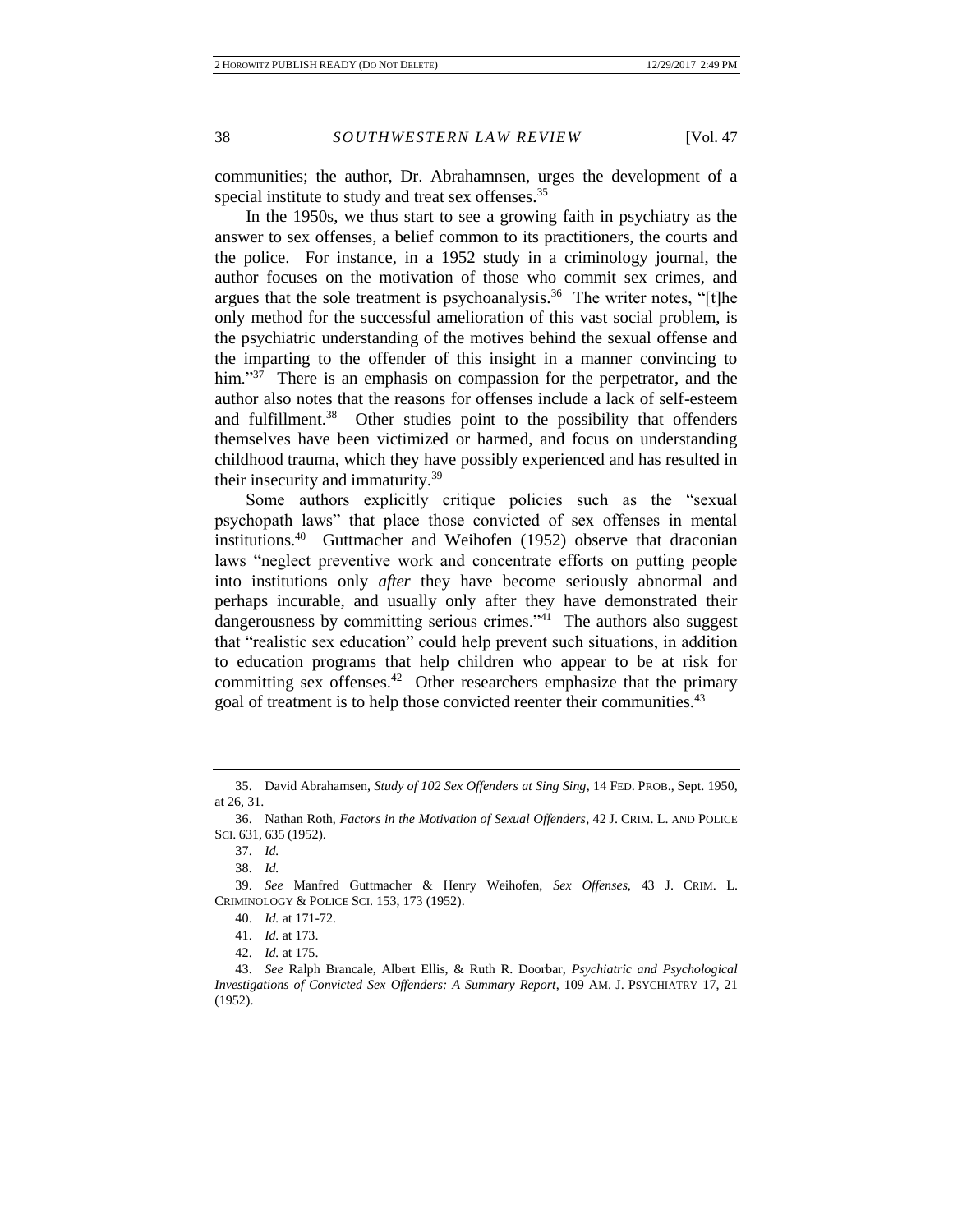In the late 1960s, we start to see studies on recidivism that utilize more complex statistical measures and others that show the effectiveness of methods such as group therapy.<sup>44</sup> Even prior to sexual liberation movements, researchers recognized the injustice and futility of attempting to address teen sexuality through legislation and punishment.<sup>45</sup> In 1971, we even find an analysis arguing that exposure to pornography is not associated with sexual offenses.<sup>46</sup>

# THE 1970S – LATE 1980S: THE EMERGENCE OF SEX OFFENSE PROFESSIONALS AND EXPERTS

In the 1970s, sex offenses began to be addressed in a range of specialized journals, a tendency that demonstrates not only growing concern over sex offenses, but also an increased number of academics and experts in the fields of abuse and child welfare. $47$  Professionals also start moving towards more punitive approaches, linking studies of prevalence and treatment to the need for legislative responses.<sup>48</sup> The most visible manifestation of this shift is the campaign by feminist activists to criminalize rape and augment penalties against those who commit it; they often utilized research as a way to demonstrate not only the prevalence of sexual violence, but also the long-term impact of sexual crimes.<sup>49</sup>

Additionally, a spate of new journals emerged focusing largely on sexual offenses, abuse and violence in the fields of criminology, psychology journals, and laws. Relevant academic reviews include *Archives of Sexual Behavior* (founded in 1971), *Child Abuse and Neglect* (1977), *Behavioral Sciences and the Law* (1983), *The Journal of Interpersonal Violence* (1986), *Journal of Child Sex Abuse* (1992) and the *Annals of Sex Research* (founded in 1988 and renamed *Sexual Abuse: A Journal of Research and Treatment* in 1993).

<sup>44.</sup> Joseph J. Peters et al., *Group Psychotherapy of the Sex Offender*, 32 FED. PROB., Mar. 1968, at 41.

<sup>45.</sup> Albert J. Reisst, *Sex Offenses: The Marginal Status of the Adolescent*, 25 L. & CONTEMP. PROBS. 309, 333 (1960).

<sup>46.</sup> Michael Goldstein et al., *Experience with Pornography: Rapists, Pedophiles, Homosexuals, Transsexuals, and Controls*, 1 ARCHIVES SEXUAL BEHAV. 1, 1 (1971).

<sup>47.</sup> H. Giarretto, *Humanistic Treatment of Father-Daughter Incest*, 1 CHILD ABUSE & NEGLECT 411, 412-13, 416 (1977).

<sup>48.</sup> *See* Michael Petrunk, *The Hare and the Tortoise: Dangerousness and Sex Offender Policy in the United States and Canada*, 45 CANADIAN J. CRIM. & CRIM. JUST. 43, 47 (2003).

<sup>49.</sup> *Cf.* Jean Bérard, *Can a Patriarchal World Be Corrected by a Criminal Law? Feminist Struggles, Penal Justice and Legal Reform in France (1970-1980)*, 5 LAWS, Mar. 4, 2016, at 1, http://www.mdpi.com/2075-471X/5/1/12.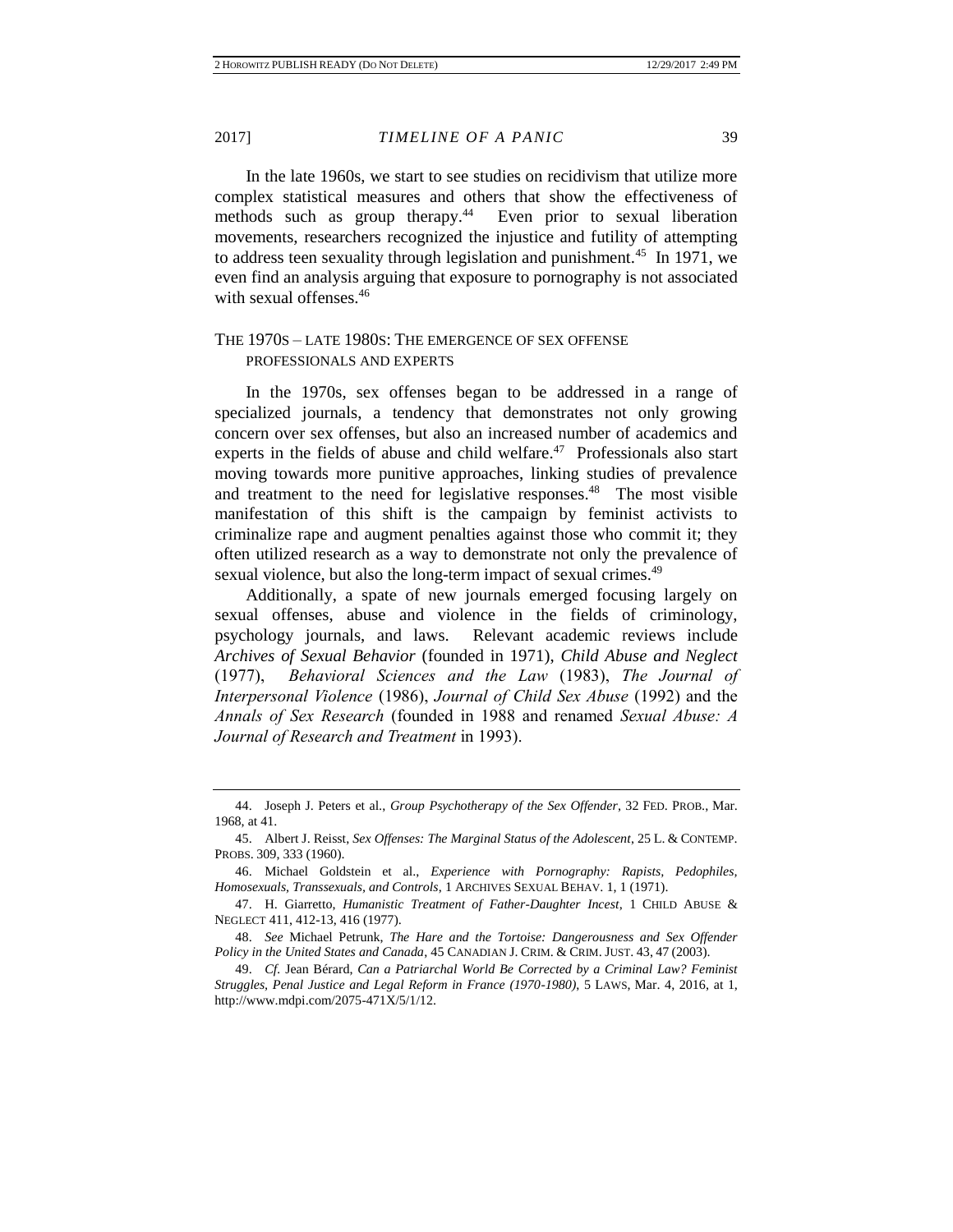In 1974, a piece titled "Rape Trauma Syndrome" is published in the *American Journal of Psychiatry* by Ann Burgess and Lynda Holmstrom.<sup>50</sup> They outline a specific psychological set of symptoms resulting from rape, which they see as the primary cause of a range of profound and negative long-term effects.<sup>51</sup> The concept of "rape trauma syndrome" had a meaningful impact on the popular consciousness, especially the idea that the trauma resulting from sexual violence is one-dimensional and universal, regardless of the nature or specifics of the experience.<sup>52</sup> While scientific studies have since largely debunked the rape trauma syndrome due to methodological flaws in the research, the idea of a rape "syndrome" in the early 1970s resonated with a public that was only starting to recognize rape as a social problem and a court system just beginning to take rape seriously.<sup>53</sup>

In 1979, in one of the first articles in *Child Abuse and Neglect* on child sexual abuse, an author (Paula Jorné) discussed the need to be compassionate to both offenders and victims.<sup>54</sup> Jorné writes something that would be inconceivable today: compassion "is very important if we are to facilitate the growth of self-esteem in individuals who have already shown themselves to feel inadequate in coping with problems in appropriate ways. Thus, both child and offender need to be reassured that they are not 'bad people.'"<sup>55</sup> Similarly, a 1977 article in the same journal was called "Humanistic Treatment of Father-Daughter Incest."<sup>56</sup> From our current perspective, this title seems jarring.

In 1983, in *Behavioral Sciences and the Law*, Burgess published an update on her co-authored 1974 study, which she once again titled "Rape Trauma Syndrome."<sup>57</sup> In her 1983 version, Burgess explicitly addresses the value of rape trauma syndrome in criminal and civil legal cases and emphasizes that the concept is a valid one useful in court proceedings.<sup>58</sup>

<sup>50.</sup> Ann Wolbert Burgess & Lynda Lytle Holmstrom, *Rape Trauma Syndrome*, 131 AM. J. PSYCHIATRY 981 (1974) [hereinafter Burgess, (1974)].

<sup>51.</sup> *Id.*

<sup>52.</sup> William O'Donohue et al., *Examining the Scientific Validity of Rape Trauma Syndrome*, 21 PSYCHIATRY PSYCHOL. & L. 858 (2014).

<sup>53.</sup> Roland C. Summit, *The Child Sexual Abuse Accommodation Syndrome*, 7 CHILD ABUSE & NEGLECT 177, 189 (1983).

<sup>54.</sup> Paula Slager Jorné, *Treating Sexually Abused Children*, 3 CHILD ABUSE & NEGLECT 285, 290 (1979).

<sup>55.</sup> *Id.* at 288.

<sup>56.</sup> Giarretto, *supra* note 47.

<sup>57.</sup> Ann Wolbert Burgess, *Rape Trauma Syndrome*, BEHAV. SCI. & L., Summer 1983, at 97 [hereinafter Burgess (1983)].

<sup>58.</sup> *Id.* at 109-11.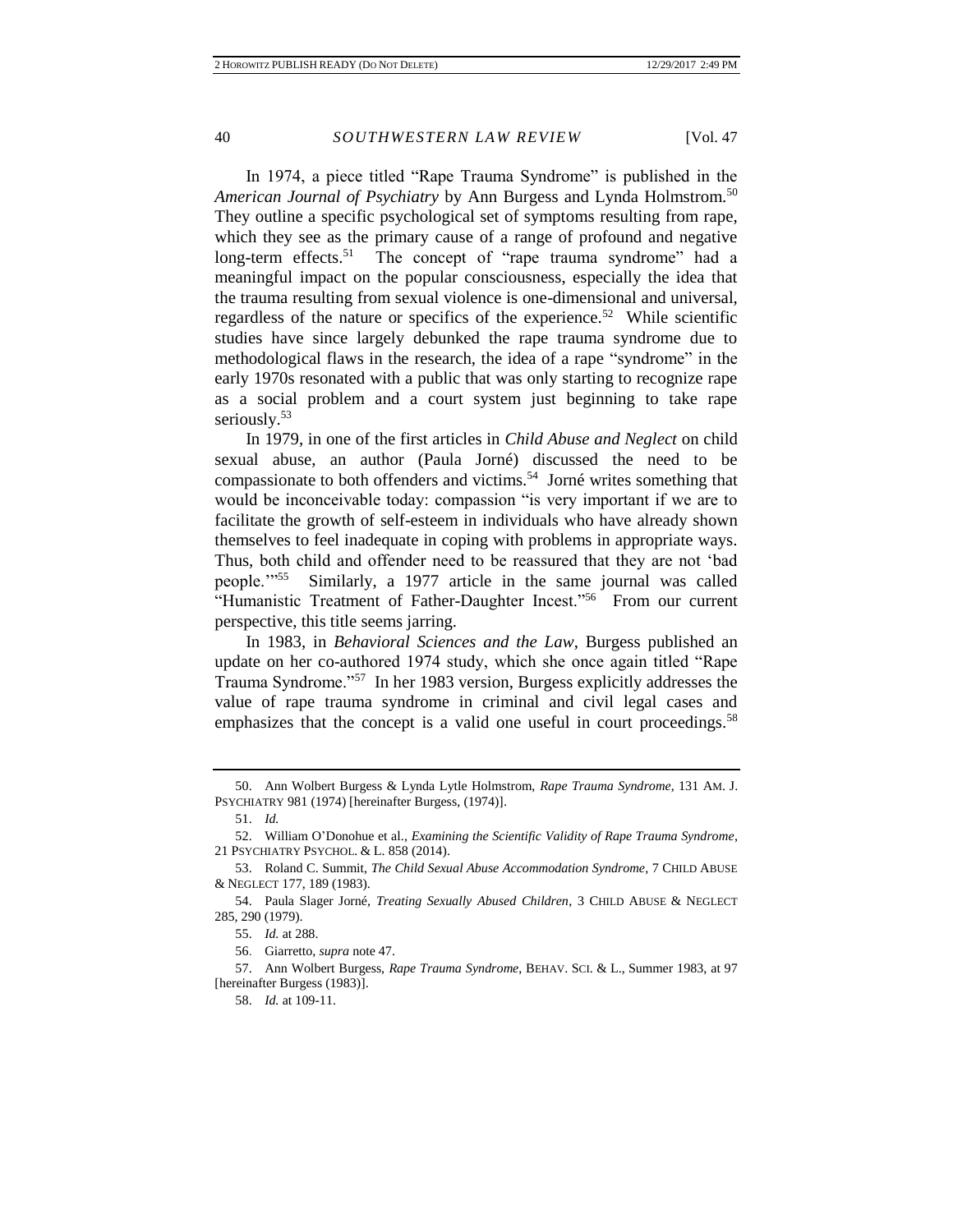Burgess writes, "As concern is more visibly focused on the rights of the victim, legal reform is having an impact on improving the conviction rate for rapists."<sup>59</sup> Here we have an example of the shift in the tone of research and the politicization of scholarship in this area, which have gone from therapeutic to legal. In 1974, Burgess and Holmstrom defined the syndrome in a psychiatric journal; in 1983, Burgess outlines the way the syndrome can increase conviction rates.<sup>60</sup>

A recent study shows that while there is scientific consensus that the "rape trauma syndrome" is deeply flawed, it is still used in courts.<sup>61</sup> In the 1983 article, "The Child Sexual Abuse Accommodation Syndrome" published in *Child Abuse and Neglect*, author Roland Summit argues that sexually abused children rarely lie about abuse, and, in fact, retracting allegations of abuse is "normal" and should not be viewed as undermining veracity.<sup>62</sup> Summit writes, "Unless there is special support for the child and immediate intervention to force responsibility on the father, the girl will follow the 'normal' course and retract her complaint."<sup>63</sup> This study helped lead to some horrific outcomes, including the wrongful convictions of dozens of men and women falsely accused in the 1980s daycare hysteria.<sup>64</sup> Not only were they found guilty on the spurious grounds that children rarely, if ever, lie about sexual abuse, even when improperly questioned;<sup>65</sup> it was even argued that retraction is actually evidence that a child was telling the truth!<sup>66</sup>

Other research, though, continues to emphasize the extent to which punishment and involuntary confinement are failed policy.<sup>67</sup> In 1985, *Federal Probation* publishes a recidivism study that shows that those convicted of sex offenses have an  $11.3\%$  recidivism rate.<sup>68</sup>

65. *See* Amye R. Warren & Dorothy F. Marsil, *Why Children's Suggestibility Remains a Serious Concern*, 65 L. & CONTEMP. PROBS. 127, 128-32 (2002).

66. *See* John E. B. Myers, *Protecting Children from Sexual Abuse: What Does the Future Hold?*, 15 J. CONTEMP. L. 31 (1989).

67. John Monahan & Sharon Kantorowski Davis, *Mentally Disordered Sex Offenders*, *in Mentally Disordered Offenders*, 6 PERSP. L. & PSYCHOL. 191, 204 (John Monahan & Henry J. Steadman, 1983).

68. Joseph J. Romero & Linda M. Williams, *Recidivism Among Convicted Sex Offenders: A 10-Year Follow Up Study*, 49 FED. PROB., Mar. 1985, at 58, 60-61.

<sup>59.</sup> *Id.* at 109.

<sup>60.</sup> *Compare* Burgess (1974), *supra* note 50, *with* Burgess (1983), *supra* note 57.

<sup>61.</sup> O'Donohue et al., *supra* note 52.

<sup>62.</sup> Summit, *supra* note 53.

<sup>63.</sup> Summit, *supra* note 53, at 188.

<sup>64.</sup> *See* Lana Manning, *Nightmare at the Day Care: The Wee Care Case*, CRIME MAG. (Oct. 13, 2009, 10:38 PM), http://www.crimemagazine.com/nightmare-day-care-wee-care-case.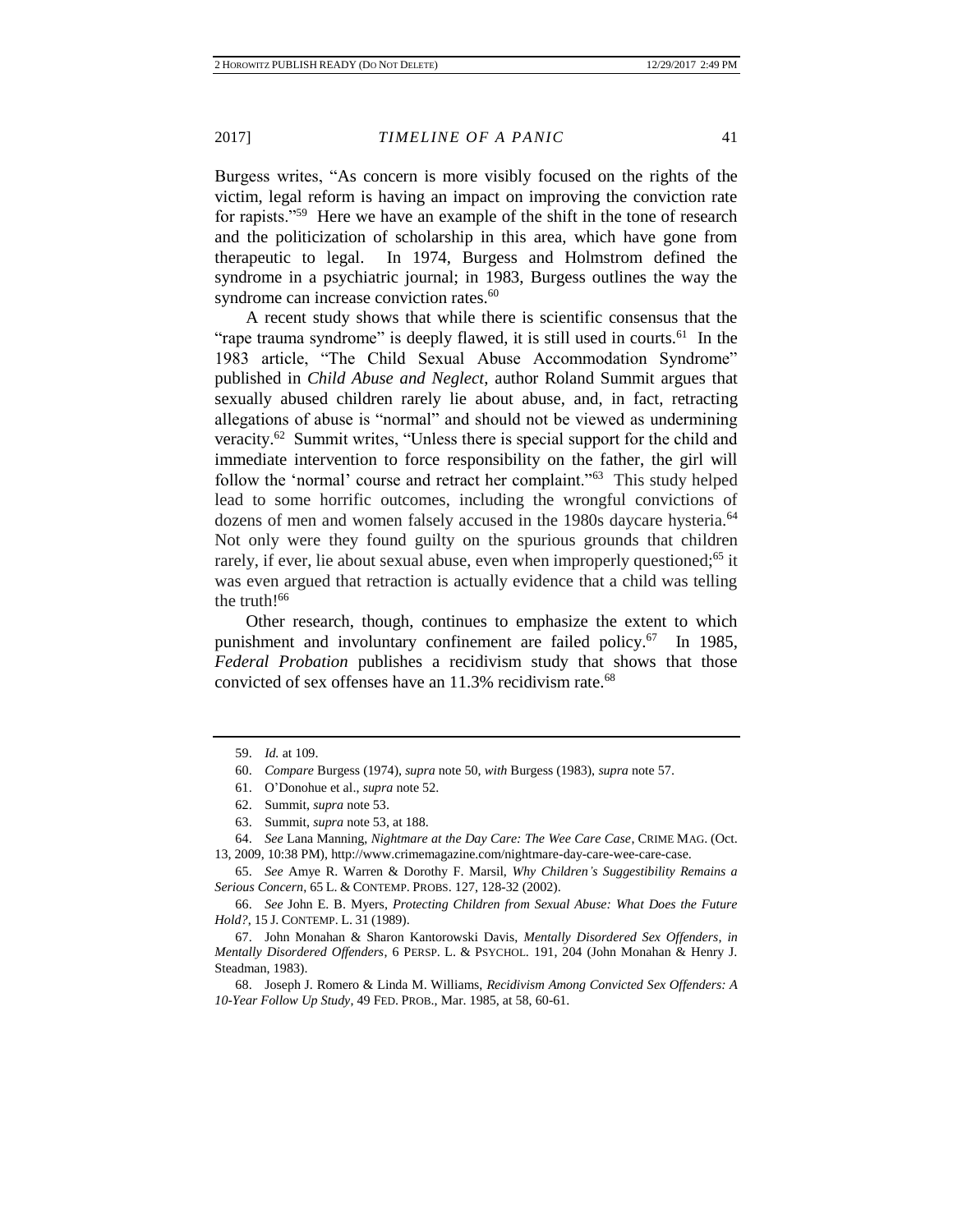In 1986, Browne and Finkelhor published a piece in *Psychological*  Bulletin that as of July 2017 has been cited over 3400 times.<sup>69</sup> This study, on the impact of child sexual abuse, is significant because it focuses on long-term psychological effects, including "depression and self-destructive behavior, anxiety, feelings of isolation and stigma, poor self-esteem, difficulty in trusting others, a tendency toward revictimization, substance abuse, and sexual maladjustment."<sup>70</sup> One justification for current laws that punish offenders for life, even in the most draconian ways, is that victims themselves can *never* recover. In 1987, Finklehor put out another study with similar arguments. $^{71}$ 

Studies examining the impact of sexual abuse and rape, such as those by Finkelhor and Burgess, are useful for treatment providers and also for those who might dismiss the psychological impact of abuse and harm. They had a major impact, coming when our culture was only beginning to take sexual crimes seriously after having long dismissed or ignored women and children who alleged sexual violence or asserted they had suffered long-term harm. However, the emotional and psychological harm to victims was often uncritically translated into justifications for increasing punishment of perpetrators.<sup>72</sup> While sometimes the researchers themselves engaged in this logic (as Burgess does in her 1983 article), it is often others, such as prosecutors and legislators, who claim that new laws and longer punishments are needed because of evidence of long-term damage to victims—though there is no evidence that severity of sentencing mitigates the impact on victims.<sup>73</sup>

# FROM VICTIMS' RIGHTS TO 1996 MEGAN'S LAW: THE STAKES GO THROUGH THE ROOF

In 1988, a conference titled, "When the Victim is a Child," was sponsored by the Governor's Council on Victims and the Utah Commission on Criminal and Juvenile Justice.<sup>74</sup> This same year, Roland Summit published another book, *Hidden Victims, Hidden Pain: Societal Avoidance of Child Sexual Abuse*, warning that child sex abuse is an epidemic problem

<sup>69.</sup> *See* Angela Browne & David Finkelhor, *Impact of Child Sexual Abuse: A Review of the Research*, 99 PSYCHOL. BULL. 66 (1986).

<sup>70.</sup> *Id.* at 66.

<sup>71.</sup> David Finkelhor, *The Trauma of Child Sexual Abuse*, *in* 2 J. INTERPERSONAL VIOLENCE 348 (Sage Publications, 1988).

<sup>72.</sup> *See* Roger N. Lancaster, *Sex Offenders: The Last Pariahs*, N.Y. TIMES (Aug. 20, 2011), http://www.nytimes.com/2011/08/21/opinion/sunday/sex-offenders-the-last-pariahs.html.

<sup>73.</sup> *Id.*

<sup>74.</sup> Myers, *supra* note 66, at 31.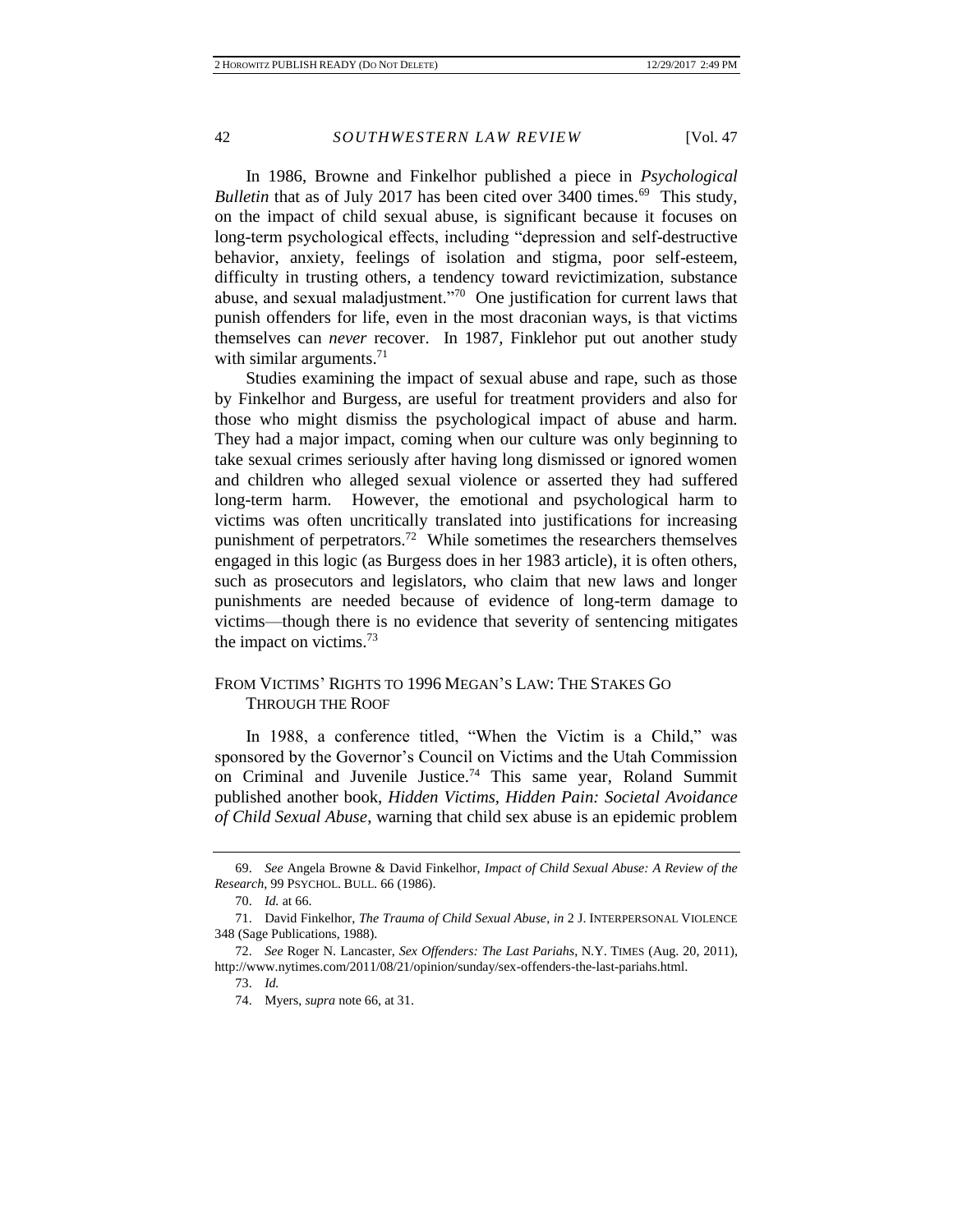of which caring adults and professionals must take notice.<sup>75</sup> In the keynote address by law professor John E. B. Myers at this conference about child victimization, Myers states, "We must shake off the complacency that grips us. Ignoring the warning signs of the backlash will have tragic consequences. Thousands, and eventually millions, of defenseless children are at risk. They plead with us to open our eyes and take action. No one else can help them."<sup>76</sup>

In the keynote address, Myers also notes that child sex abuse is a "hot topic" in the media and that the scholarly attention to the subject has increased.<sup>77</sup> He argues: "It is naive to think that long mandatory prison terms will contribute materially to the solution of child sexual abuse. Eventually, people react negatively to disproportionately cruel punishment, and when that happens the backlash is fueled."<sup>78</sup> Interestingly, we see today that there is little backlash to long prison terms, and even less awareness that the causes of child sex abuse cannot be addressed by increasing punishment.

The 1990s start a long-term decrease in rates of child sexual behavior; ultimately there is a  $62\%$  decline during that decade.<sup>79</sup> A recidivism study published in 1990 in *Annals of Sex Research* finds treatment is effective and recidivism rate is low (this study claims the rate is under  $4\%$ ).<sup>80</sup> Yet that decade offers ever more research on the impact and extent of child sexual abuse.

In the very first issue of the *Journal of Child Sexual Abuse* (1992) an article appears that claims 50 to 75% of women in counseling "have histories of sexual abuse that have gone unrecognized, unreported, and undiagnosed."<sup>81</sup> The idea that women have long-term effects from sexual abuse and that half or more women seeking therapy have been sexually mistreated feeds into the growing notion that the impact of such incidents is permanent and thus the punishment should also be everlasting. The other theme that we see here is the purported extent of the phenomenon. Not

<sup>75.</sup> *See* Roland C. Summit, *Hidden Victims, Hidden Pain: Societal Avoidance of Child Sexual Abuse*, in v.100 LASTING EFFECTS OF CHILD SEXUAL ABUSE 39 (Gail Elizabeth Wyatt & Gloria Johnson Powell eds., Sage Publications 1988).

<sup>76.</sup> Myers, *supra* note 66 at 50.

<sup>77.</sup> Myers, *supra* note 66, at 38.

<sup>78.</sup> Myers, *supra* note 66, at 39.

<sup>79.</sup> David Finkelhor et al., *Updated Trends in Child Maltreatment*, *2012*, CRIMES AGAINST CHILD. RES. CTR. (Jan. 2013), http://www.unh.edu/ccrc/pdf/Updated%20trends%202014.pdf.

<sup>80.</sup> Margretta Dwyer & Shepherd Myers, *Sex Offender Treatment: A Six-Month to Ten-Year Follow-Up Study*, 3 ANNALS OF SEX RES. 305, 305 (1990).

<sup>81.</sup> Robert Geffner, Editor's Comments, *Current Issues and Future Directions in Child Sexual Abuse*, 1 J. CHILD SEXUAL ABUSE 1, 13 (2008).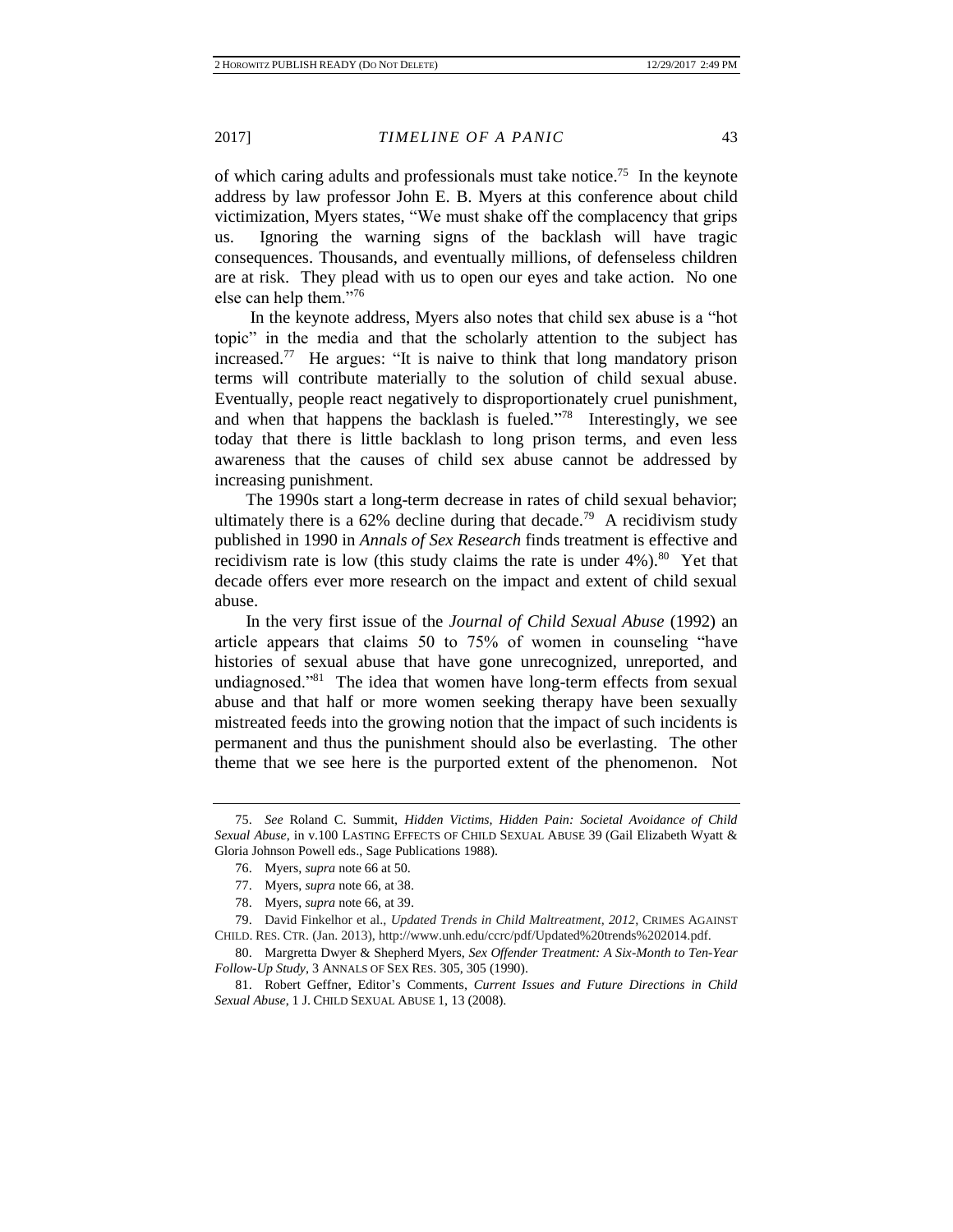only is it claimed that nearly all women who seek therapy have been sexually abused; startlingly, it is alleged that such abuse is at the root of their problems.<sup>82</sup> An article from 1994 that appeared in the *Journal of Consulting and Clinical Psychology* and has been cited over 1200 times since goes even further. $83$  It asserts that earlier estimates of sexual abuse were "gross underestimates," that 1/5 to 1/3 of all women experienced child sexual abuse, even though 38% of women did not recall their experience of sexual abuse. $84$  The author advises therapists to be mindful that even women who claim that they have not undergone abuse might have been victims.<sup>85</sup> A year later, in 1995, the journal *Sexual Abuse: A Journal of Research and Treatment* begins publication.<sup>86</sup>

In 1994, Congress passes the Wetterling Act, the first federal law to track those convicted of sex offenses. $87$  While registration for sex offenses had existed at the state level in various forms since as early as 1930, the new measure marks the first time federal legislation targets this population.<sup>88</sup> In 1990, Washington State passes the first law requiring community notification of sex offenses.<sup>89</sup> This is a significant moment: never before had a state required that communities be notified of residents with criminal histories.<sup>90</sup> The Washington law was based on the false notion that such offenders have a high rate of recidivism and that the "reduced expectation of privacy because of the public's interest in public safety . . . will further the governmental interests of public safety and public scrutiny of the criminal and mental health systems."<sup>91</sup>

86. *See Sexual Abuse: A Journal of Research and Treatment*, NLM CATALOG, https://www.ncbi.nlm.nih.gov/nlmcatalog/9506704 (last visited Sept. 15, 2017).

87. *See* Jacob Wetterling Act Crimes Against Children and Sexually Violent Offender Registration Act, 42 U.S.C. § 14071 (1994).

<sup>82.</sup> *Id*. at 13.

<sup>83.</sup> Linda Meyer Williams, *Recall of Childhood Trauma: A Prospective Study of Women's Memories of Child Sexual Abuse*, 62 J. OF CONSULTING & CLINICAL PSYCHOL. 1167, 1173 (1994).

<sup>84.</sup> *Id.* at 1167.

<sup>85.</sup> *Id.* at 1173-74.

<sup>88.</sup> *See* Jill S. Levenson & Leo P. Cotter, *The Effect of Megan's Law on Sex Offender Reintegration*, 21 J. OF CONTEMP. CRIM. JUST. 49, 49 (2005).

<sup>89.</sup> Wayne A. Logan, *Liberty Interested in the Preventive State: Procedural Due Process and Sex Offender Community Notification Laws*, 89 J. OF CRIM. L. & CRIMINOLOGY 1167, 1173 n.29 (1999).

<sup>90.</sup> *Id.*

<sup>91.</sup> Scott Matson with Roxanne Lieb, *Community Notification in Washington State: 1996 Survey of Law Enforcement*, WASH. ST. INST. FOR PUB. POL'Y (Nov. 1996), http://pgnstage.wsipp.wa.gov/ReportFile/1242/Wsipp\_Community-Notification-in-Washington-State-1996- Survey-of-Law-Enforcement\_Full-Report.pdf.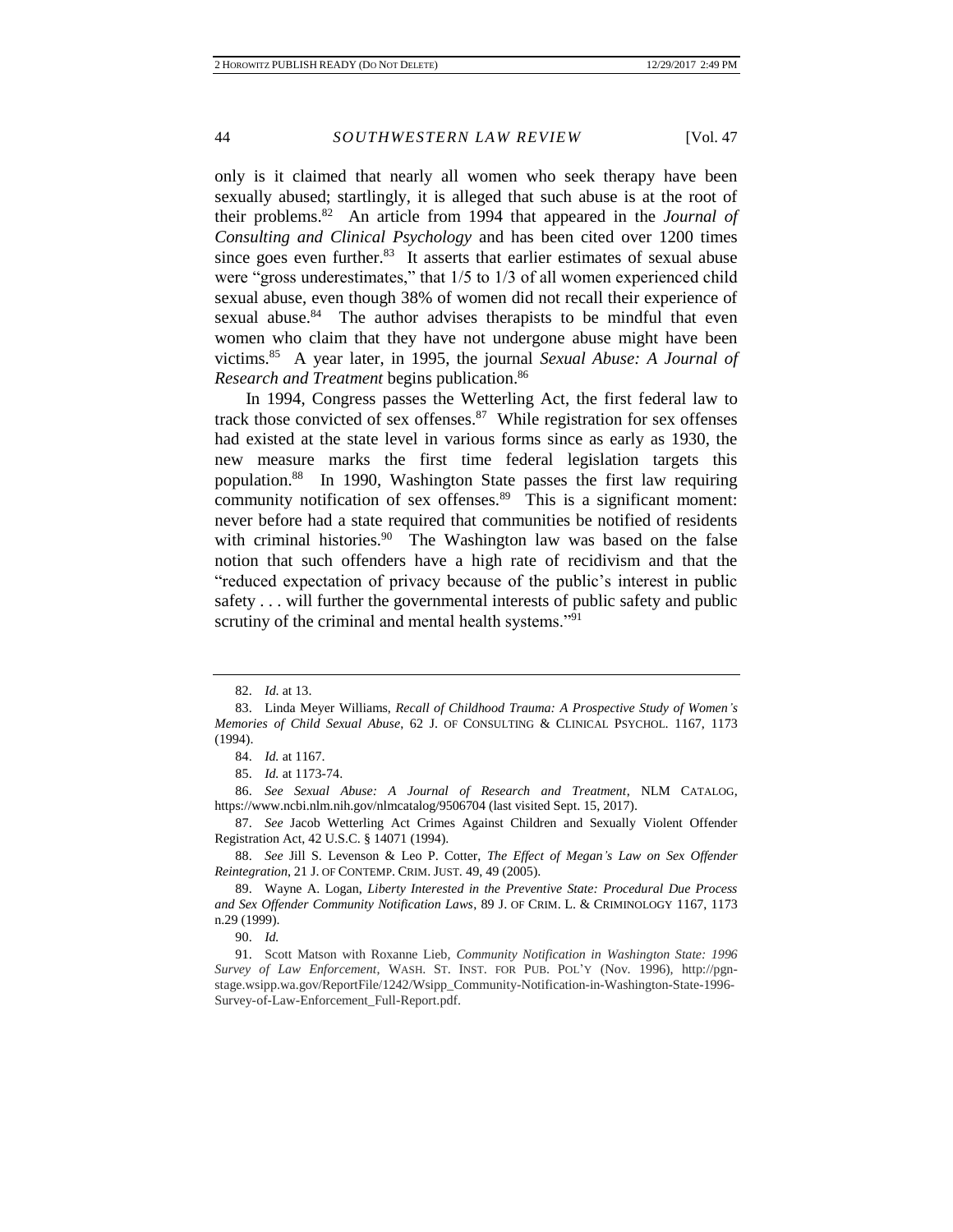When President Clinton signed Megan's Law to much fanfare is 1996, he justified the clear violation of civil liberties inherent in public registration by heralding, "We respect people's rights, but today America proclaims there is no greater right than a parent's right to raise a child in safety and love."<sup>92</sup> Moreover, Clinton restated a myth: "Study after study has shown us that sex offenders commit crime after crime."<sup>93</sup>

### 1996 – PRESENT: INSTITUTIONALIZING THE SEX OFFENSE LEGAL REGIME

The shift that takes place with community notification and public registry laws represents the extent to which sex-offense law and policy result from popularly held belief and not from evidence. Soon after Megan's Law is passed, *Child Abuse and Neglect* publishes an editorial by a treatment provider warning against the public notification of those convicted of sex offenses.<sup>94</sup> Since the passage of Megan's Law and the implementation of a sex-offense "legal regime"—an apt term coined by civil liberties activist Bill Dobbs—hundreds of studies have appeared evaluating the effectiveness and unintended consequences of draconian punishment-based responses to sex crimes.<sup>95</sup> There is still no evidence that these laws have any meaningful effect on recidivism or curbing sex offenses.<sup>96</sup> Recidivism studies continue to document the low rearrest rates for those with sex-offense convictions. 97 Rates of child sexual abuse continue to decline.<sup>98</sup> Yet a decade after the passage of Megan's Law the U.S. Congress passes the Adam Walsh Act, which adds further penalties for sex offenses—even requiring those convicted as minors to register.<sup>99</sup>

<sup>92.</sup> Administration of William J. Clinton, 1996, *Remarks on Signing Megan's Law and an Exchange with Reporters*, 2017 GOV'T PUB. OFF. 763, 763 (1996).

<sup>93.</sup> *Id.*

<sup>94.</sup> Robert E. Freeman-Longo, Invited Commentary, *Feel good legislation: Prevention or calamity*, 20 CHILD ABUSE & NEGLECT 95, 96 (1996).

<sup>95.</sup> Emily Horowitz, *Sex Offenses, Lies, and Politics: The Web of the Registry*, *in* CAUGHT IN THE WEB OF THE CRIMINAL JUSTICE SYSTEM: AUTISM, DEVELOPMENTAL DISABILITIES, & SEX OFFENDERS 140, 157 (Lawrence A. Dubin & Emily Horowitz eds., 2017).

<sup>96.</sup> See the characterization of these studies on the Sex Offense Research Information Center's website. Emily Horowitz, *Research on the Registry*, SEX OFFENSE RES. INFO. CTR., https://sorinfocenter.org/research\_studies/ (last updated April 7, 2017).

<sup>97.</sup> *See* Ron Langevin et al., *Lifetime Sex Offender Recidivism: A 25-Year Follow Up Study*, 46 CANADIAN J. CRIMINOLOGY & CRIM. JUST. 531, 533 (2004); Lisa L. Sample & Timothy M. Bray, *Are Sex Offenders Different: An Examination of Rearrest Patterns*, 17 CRIM. JUST. POL'Y REV. 83, 97 (2006).

<sup>98.</sup> Sample & Bray, *supra* note at 97.

<sup>99.</sup> Lori McPherson, *Practitioner's Guide to the Adam Walsh Act*, 20 NAT'L CTR. FOR PROSECUTION OF CHILD ABUSE (SPECIAL DOUBLE ISSUE) 1, 1-3 (2007).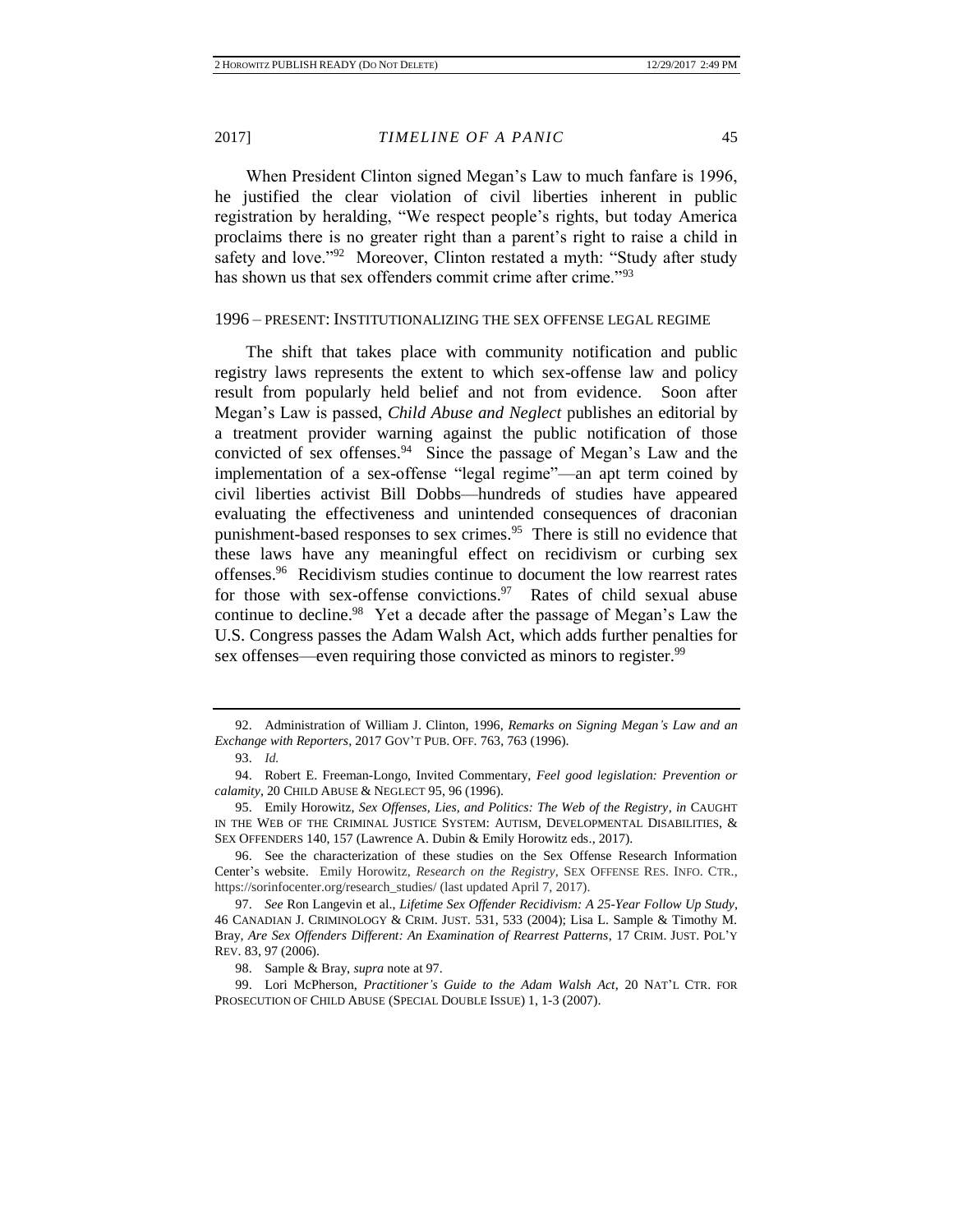In 2006, in a study on the decline in rates of child sexual abuse, authors Finklehor and Jones cite economic and social factors, as well as advances in psychiatric pharmacology as reasons for the decline—not the registry or other harsh sex-offense laws.<sup>100</sup> Nevertheless, an article published in the journal *Sex Abuse* in 2007 is telling in terms of the careful language used even to suggest that those convicted of sex offenses deserve "human rights": "[i]t is certainly appropriate to punish sex offenders but punishment should be implemented in a way that respects their moral status as human rights holders and holds out the possibility of reentry into the human community if their potential for inflicting harm on others has been effectively reduced."<sup>101</sup> In an equally cautious introduction to the piece, the author avers that "restrictions of sex offender's liberty and privacy rights are done in the interests of preserving the safety of the public," but then wonders in a tentative tone: "In a climate of increasing restrictions placed on sex offenders, do we need to worry that such restrictions eventually become abusive to the offender?"<sup>102</sup>

In 2008, a study found that Megan's Law had no effect on reducing the number of sex-offense victims; yet this key study, and the many others just like it, seems to have no effect on public or legislative enthusiasm for creating new laws based on flawed premises.<sup>103</sup>

In a 2012 article about the 60% decline in child sexual abuse since 1992, the *New York Times* notes that those in the field of sex-abuse treatment and advocacy are hesitant to acknowledge the decrease—partly due to the fear that the government funding on which they rely could be reduced as a result.<sup>104</sup> As law professor Marci Hamilton points out in the article, "It is very risky to suggest that the problem you're involved with has gotten smaller"; and she adds that sex abuse has "lifelong dangerous" effects."<sup>105</sup>

<sup>100.</sup> David Finkelhor & Lisa Jones, *Why Have Child Maltreatment and Child Victimization Declined?*, 62 J. SOC. ISSUES 685, 685 (2006).

<sup>101.</sup> Tony Ward, Theresa A. Gannon & Astrid Birgden, *Human Rights and the Treatment of Sex Offenders*, 19 SEX ABUSE (SPECIAL ARTICLE) 195, 195, 207 (2007).

<sup>102.</sup> Howard Barbaree, *Introduction to Special Article on Human Rights*, 19 SEX ABUSE 193, 193 (2007).

 <sup>103.</sup> KRISTEN ZGOBA ET AL., MEGAN'S LAW: ASSESSING THE PRACTICAL AND MONETARY EFFICACY, OFF. POL'Y AND PLAN, N.J. DEP'T CORR. 1, 2 (2008).

<sup>104.</sup> Erica Goode, *Researchers See Decline in Child Sexual Abuse Rate*, N.Y. TIMES (June 28, 2012), https://mobile.nytimes.com/2012/06/29/us/rate-of-child-sexual-abuse-on-thedecline.html?from=us.

<sup>105.</sup> *Id.*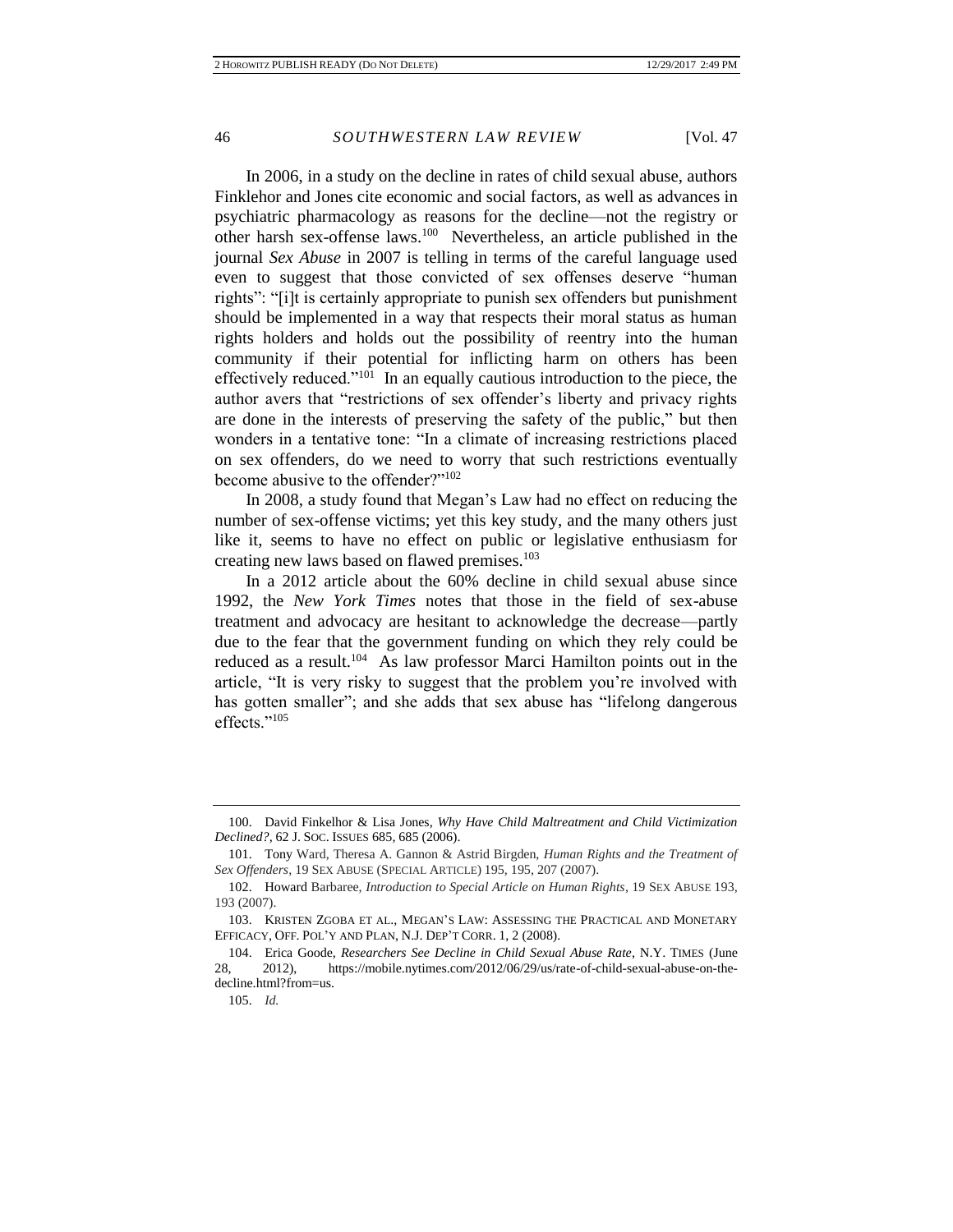### DISCUSSION AND CONCLUSIONS

The world recognizes that U.S. sex-offense laws violate human rights. In 2016, the UK refused to extradite a man wanted on sexual charges because the possibility of civil commitment would be "flagrant denial" of the European convention of human rights.<sup>106</sup> The widespread registration laws were based largely on the kidnapping and murder of white middleclass children by strangers; in addition to Megan Kanka and "Megan's Law," there are also similar federal laws named after Adam Walsh (abducted and murdered by a stranger in a 1981) and Jacob Wetterling (abducted and murdered by a stranger in  $1989$ ).<sup>107</sup> While stranger kidnappings are exceptionally rare, numbering about 100 in each of the past 20 years, abductions ending in murders are decreasing; further, about half of these kidnappings involved adolescent girls, not young children.<sup>108</sup> Nevertheless, the specter of these awful cases is so powerful and so embedded in our collective cultural consciousness that it not only drives the way we raise our children, but also ensures support for any law that appears to address this problem. <sup>109</sup>

Sex-offense laws such as registration and community notification, motivated by political opportunism, high-profile crimes, and misleading research about the extent and impact of sexual abuse are not the only measures to have emerged out of emotion rather than evidence. In general, as Jeremy Travis and Bruce Western observe in their analysis of mass incarceration, "[s]ocial science evidence has had strikingly little influence on deliberations about sentencing policy over the past quarter century."<sup>110</sup> An examination of the implementation of the public registry highlights this tension. Politicians from both sides of the spectrum jump on the bandwagon of these laws, on the grounds that they protect children.<sup>111</sup> Of

<sup>106.</sup> *US fails to extradite alleged American pedophile from Britain*, THE GUARDIAN (Feb. 26, 2016), https://www.theguardian.com/law/2016/feb/26/us-fails-extradite-allegedamerican-paedophile-roger-giese-britain.

<sup>107.</sup> *See* Karen J. Terry & Alissa R. Ackerman, *A Brief History of Major Sex Offender Laws*, *in* SEX OFFENDER LAWS FAILED POLICIES, NEW DIRECTIONS 50, 50 (Richard G. Wright ed., 2nd ed. 2015).

<sup>108.</sup> Janis Wolak et al., *Child Victims of Stereotypical Kidnappings Known to Law Enforcement in 2011*, OJJDP, JUV. JUST. BULL., June 2016, 1, 3-5, 8.

<sup>109.</sup> Jill S. Levenson et al., *Public Perceptions About Sex Offenders and Community Protection Policies*, 7 ANALYSES OF SOC. ISSUES & PUB. POL'Y 1, 2, 4 (2007).

<sup>110.</sup> COMM. ON CAUSES AND CONSEQUENCES OF HIGH RATES OF INCARCERATION, NAT'L RESEARCH COUNCIL OF THE ACAD'S, THE GROWTH OF INCARCERATION IN THE UNITED STATES: EXPLORING CAUSES AND CONSEQUENCES 1, 37 (Jeremy Travis et al. eds., 2014).

<sup>111.</sup> Kelly K. Bonnar-Kidd, *Sexual Offender Laws and Prevention of Sexual Violence or Recidivism*, 100 AM. J. OF PUB. HEALTH 412, 418 (2010).